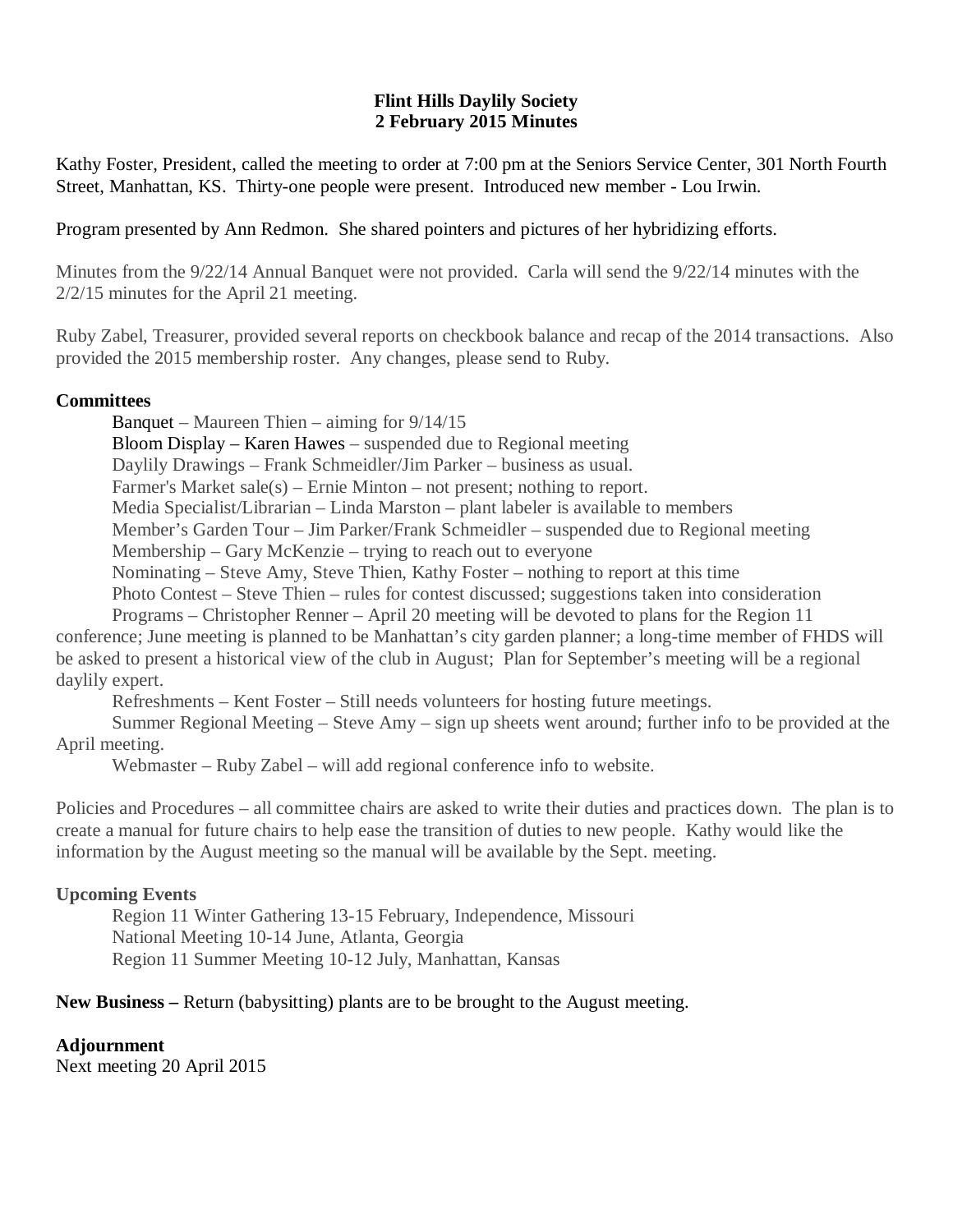## **Flint Hills Daylily Society 20 April 2015 Minutes**

Kathy Foster, President, called the meeting to order at 7:00 pm at the Seniors Service Center, 301 North Fourth Street, Manhattan, KS. Thirty-two people were present. Introduced new member – Jordan Ordoyne (sp?) and guest Michaela Baker.

Program was presented by Steve Amy, coordinator of the Regional 11 meeting hosted by FHDS this July. A nice slide show of the seven host gardens was shown. Steve then provided a hand-out giving breakdown of the plans so far and what was still coming. Per Carla Bishop, twenty-one registrations have been received. Members of FHDS who are working the event will pay reduced registration fees of \$50 per person. Registration cut-off is July 1. Discussion ensued re: registration bags, guest plants (about 419), food in the gardens, auction (80 plants per Ann), soliciting vendors for boutique tables, received \$400 donation for hospitality, etc. Sign-up sheets were sent around again, still needing members to fill in the gaps to make the event a fun one for all people.

## **BUSINESS MEETING**

Minutes from the 9/22/14 Annual Banquet and 2/2/2015 meeting were submitted. Redmon motioned and Makenzie seconded to accept minutes; Motion passed.

Ruby Zabel, Treasurer, provided current membership roster for 2015 and checkbook balance including transactions by category.

## **Committees**

Banquet – Maureen Thien – scheduled for 9/14/15 at the Senior Service Center. Bloom Display – Karen Hawes – suspended due to Regional meeting Daylily Drawings – Frank Schmeidler/Jim Parker – business as usual. Farmer's Market sale – Ernie Minton sent e-mail on 4/26 proposing dates of 8/22 or 8/29. Media Specialist/Librarian – Linda Marston – plant labeler is available to members Member's Garden Tour – Jim Parker/Frank Schmeidler – suspended due to Regional meeting Membership – Gary McKenzie – trying to reach out to everyone Nominating – Steve Amy, Steve Thien, Kathy Foster – nothing to report at this time Photo Contest – Steve Thien – rules for contest discussed; suggestions taken into consideration Programs – Chris Renner – June meeting will have Manhattan's city garden planner give a presentation. Refreshments – Kent Foster – Recognition of this meeting's providers was given. Summer Regional Meeting – Steve Amy – see Program info. Webmaster – Ruby Zabel – still in update mode.

Policies and Procedures – REMINDER – all committee chairs are asked to write their duties and practices down. The plan is to create a manual for future chairs to help ease the transition of duties to new people. Kathy would like the information by the August meeting so the manual will be available by the Sept. meeting.

## **Upcoming Events**

National Meeting 10-14 June, Atlanta, Georgia; Region 11 Summer Meeting 10-12 July, Manhattan, Kansas

# **REMINDER –** Return (babysitting) plants are to be brought to the August meeting.

**Adjournment –** Next meeting 1 June 2015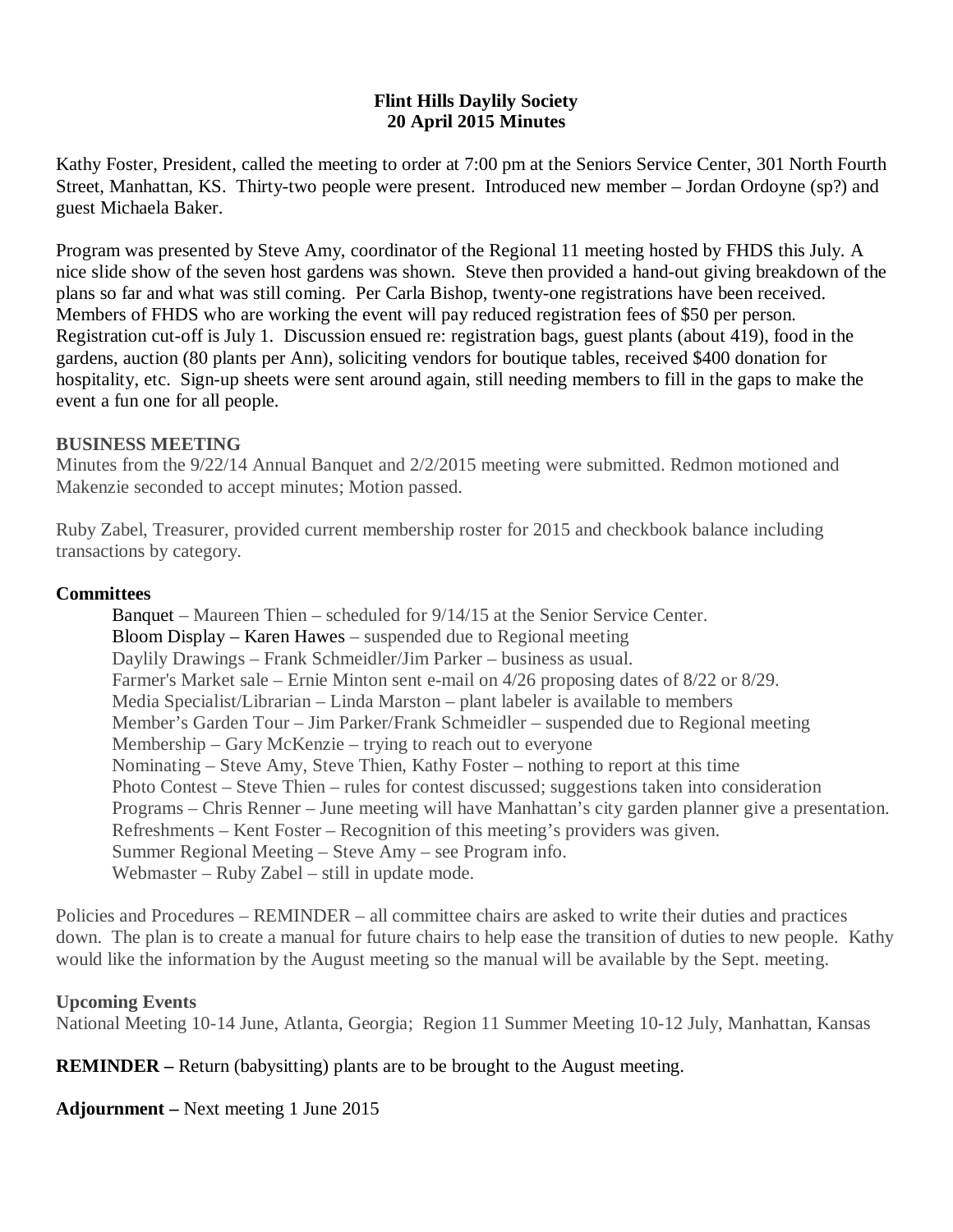## **Flint Hills Daylily Society 1 June 2015 Minutes**

Kathy Foster, President, called the meeting to order at 7:00 pm at the Seniors Service Center, 301 North Fourth Street, Manhattan, KS. Thirty-two people were present.

Program was presented by Wyatt Thompson with the City of Manhattan's Park Dept. Wyatt discussed the various plans the City is considering in making the parks more user-friendly. Drawings were presented of the various ideas.

## **BUSINESS MEETING**

Minutes from the 4/20/2015 meeting were submitted. Renner motioned and Markham seconded to accept minutes; Motion passed.

Ruby Zabel, Treasurer, provided checkbook balance.

## **Committees**

Banquet – Maureen Thien not present, however Banquet is still scheduled for 9/14/15 at the Senior Service Center.

Daylily Drawings – Frank Schmeidler/Jim Parker – All guest (babysitting) plants are to be returned at the August meeting. Reminder notices were handed to the responsible individuals.

Farmer's Market sale – Ernie Minton – set for 8/22/2015.

Media Specialist/Librarian – Linda Marston – No report.

Membership – Gary McKenzie – No report.

Nominating – Steve Amy, Steve Thien, Kathy Foster – No report.

Photo Contest – Steve Thien – Handout re: rules were presented. Entries due 8/30/2015.

Programs – Chris Renner – August meeting will have a member provide his/her history w/FHDS.

Refreshments – Kent Foster – Recognition of this meeting's providers was given: Kromm, Benton,

# Lacey, Lauer, and Bishop.

Webmaster – Ruby Zabel – still in update mode.

Yearbook – Zabel / Lauer – No report.

Policies and Procedures – REMINDER – all committee chairs are asked to write their duties and practices down. The plan is to create a manual for future chairs to help ease the transition of duties to new people. Kathy would like the information by the August meeting so the manual will be available by the Sept. meeting. Has write-ups from President, Banquet, Bloom Display, Member's Garden Tour, and Refreshments.

# **Upcoming Events**

National Meeting 10-14 June, Atlanta, Georgia; Region 11 Summer Meeting 10-12 July, Manhattan, Kansas

**Old Business:** Region 11 conference; Voted to have purple shirts for those interested.

**Daylily Drawing:** Plants from Woodhenge & Thoroughbred.

**Adjournment –** Next meeting 3 August 2015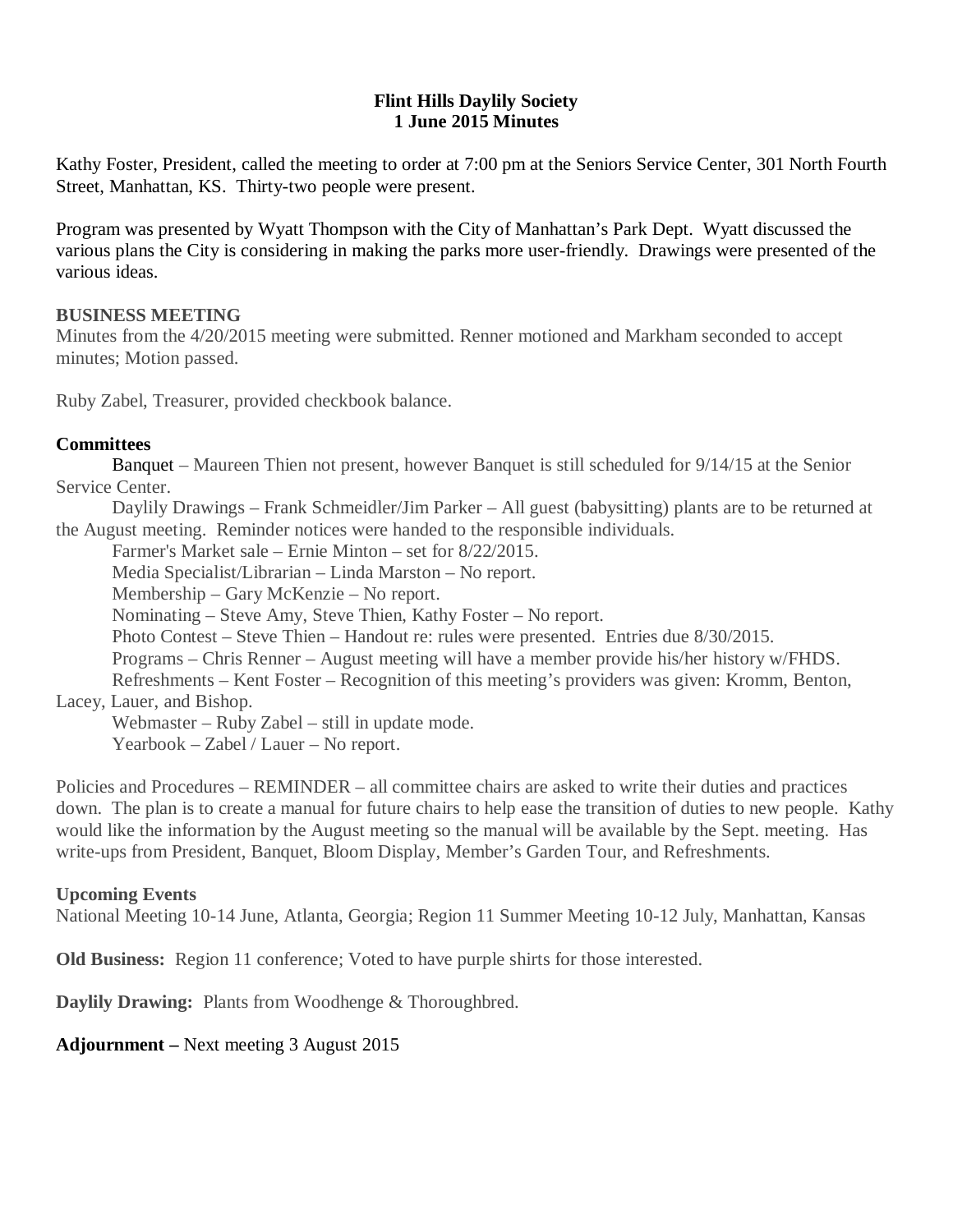# **Flint Hills Daylily Society 3 August 2015 Minutes**

Kathy Foster, President, called the meeting to order at 7:00 pm at the Seniors Service Center, 301 North Fourth Street, Manhattan, KS. Twenty-seven people were present.

Program was presented by Martha Miller, one of the original FHDS' chapter members. She gave insight into the daylily plant itself and how the interest in hybridizing grew. Shared photos of some of the first "newbies" brought to Manhattan, KS.

# **BUSINESS MEETING**

- Minutes from the  $6/1/2015$  meeting were submitted. CJ Bishop motioned and M Quinlan seconded to accept minutes; Motion passed.
- Ruby Zabel, Treasurer, provided checkbook balance. Made a profit with Fantasy in the Flint Hills conference.
- Steve Thien introduced "H. Marion Q", new daylily hybridized by Steve and registered with American Hemerocallis Society.
- Kathy Foster took orders from everyone for the new daylily book, \$13.00 each.
- Region 11 daylily auction is in process.

# **Committees**

Banquet – Maureen Thien affirmed Banquet is still scheduled for 9/14/15 at the Senior Service Center. Gather by 6:00 pm, eat at 6:30. Cost is \$11.50 per person. Must reserve and pay by 9/9/2015.

Farmer's Market sale – Ernie Minton – 8/22/2015 at Farmers Market. Price plants at minimum of \$5, unless unknown then \$4.

Membership – Gary McKenzie is recovering. Jo Lyle is taking over duties of this chair. Bobbi Kromm is ill.

Nominating – Steve Amy, Steve Thien, Kathy Foster – Looking For volunteers; election at Sept mtng Photo Contest – Steve Thien – Handout re: rules were presented. Entries due 8/30/2015. Programs – Chris Renner – working out details for speaker at the 9/14 mtng. Refreshments – Kent Foster – This meeting's providers were: Hall, Lyle, Zabel, & Memarian. Webmaster – Ruby Zabel – still in update mode.

Policies and Procedures – REMINDER – all committee chairs are asked to write their duties and practices down. The plan is to create a manual for future chairs to help ease the transition of duties to new people. Kathy would like the information by the August meeting so the manual will be available by the Sept. meeting. Has write-ups from President, Banquet, Bloom Display, Member's Garden Tour, and Refreshments.

# **Upcoming Events**

Presale potluck at Linda Marston's home on August 21. Bring daylilies ready for selling. Eat around 6:00. Daylily sale on August 22 at the Farmers' Market.

**Old Business:** Region 11 conference is completed. No other report. **Daylily Drawing:** Plants from Patti Waterman.

# **Adjournment –** Next meeting is Annual Banquet on 14 September 2015